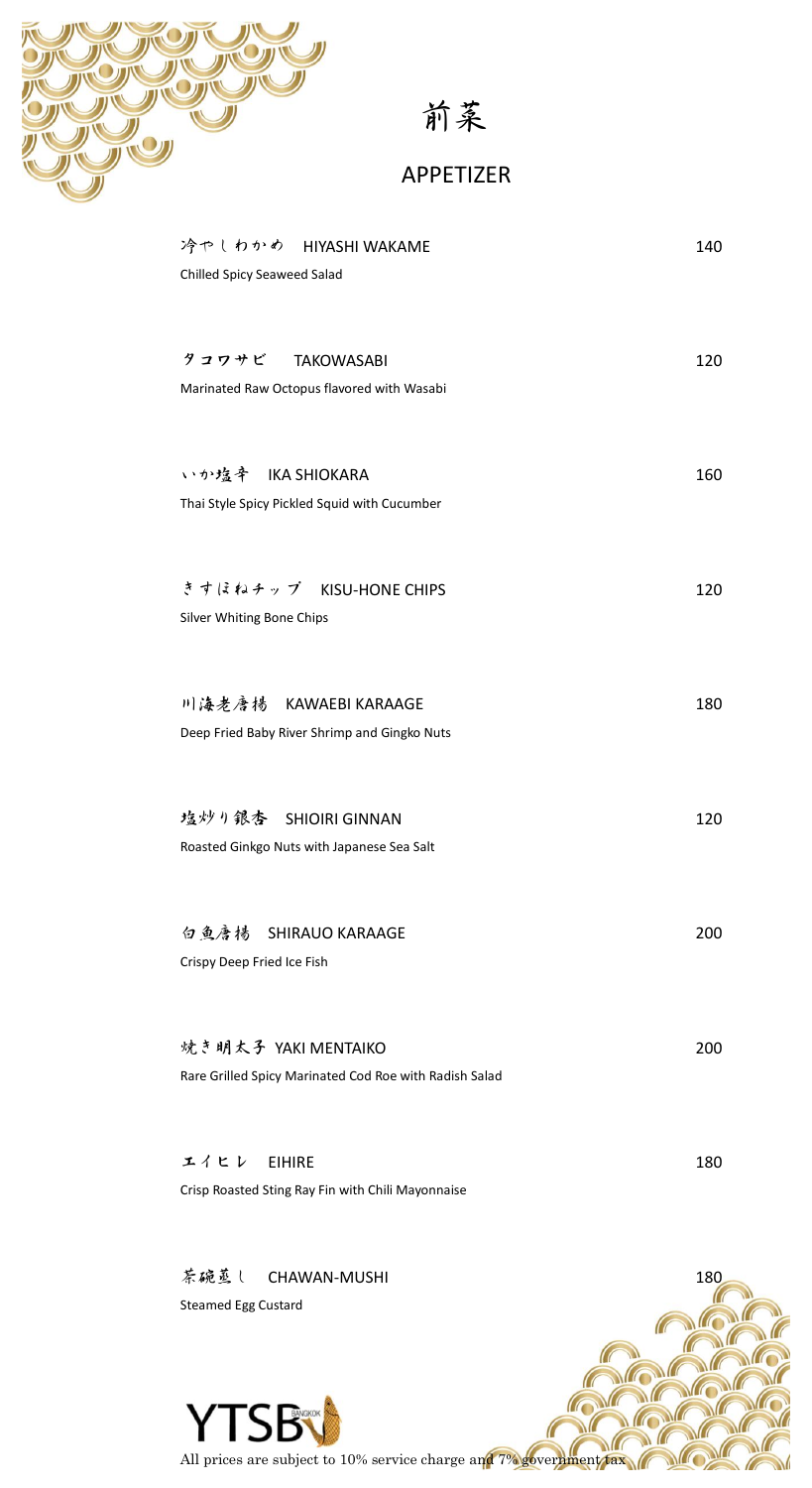

枝豆 EDAMAME 80 Japanese Green Soybeans

200

150

860

お新香 OSHINKO Selected Seasonal Pickled Vegetables

#### 前菜 盛り合わせ ZENSAI MORIAWASE

Selected Japanese Appetizer

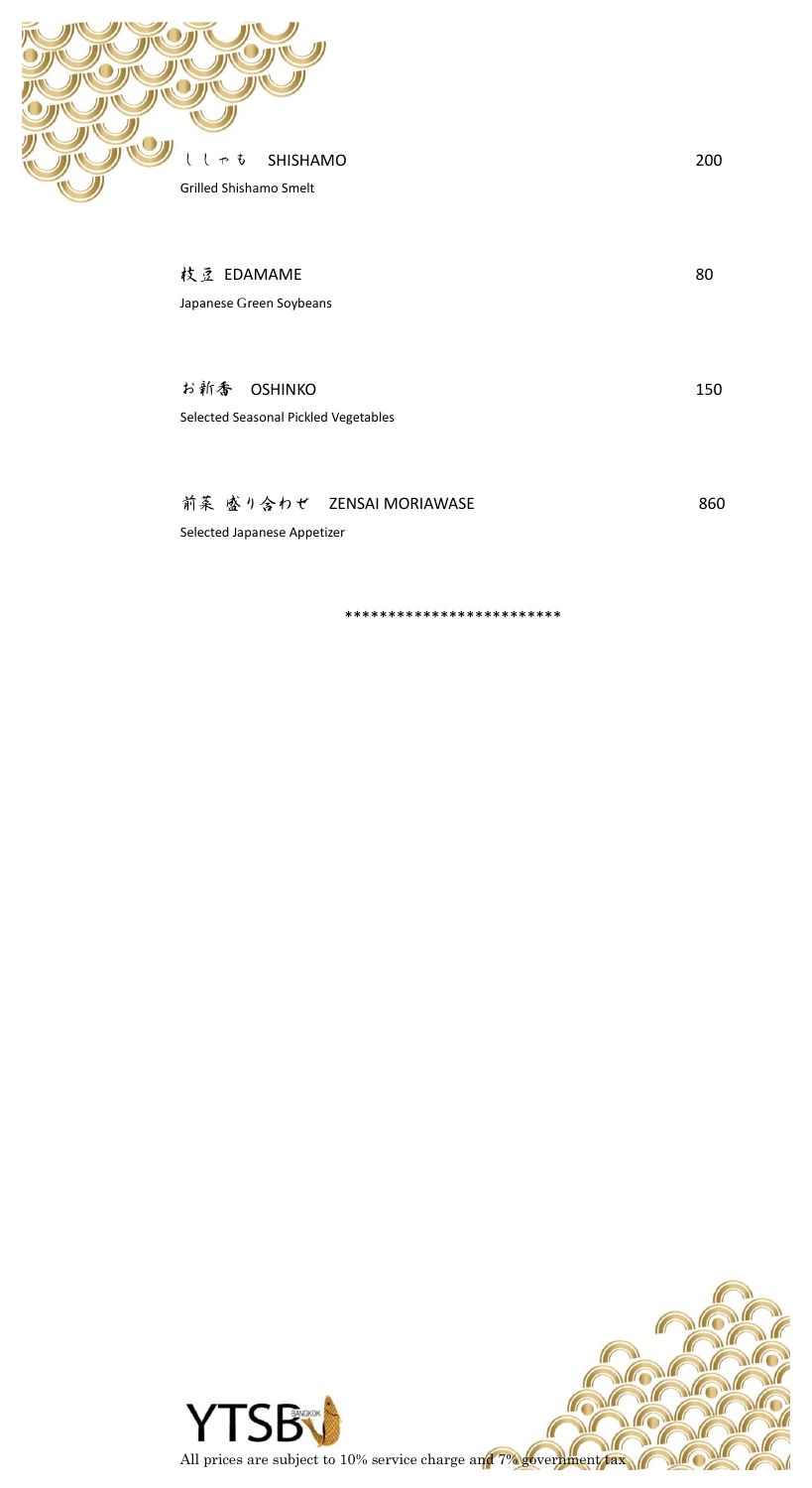

サラダ

# SALAD

| YTSB 刺身サラダ                                                           | 580 |
|----------------------------------------------------------------------|-----|
| YTSB SASHIMI SALAD                                                   |     |
| Selected Sashimi and Salad Leaves with Wasabi Dressing               |     |
|                                                                      |     |
|                                                                      |     |
| アボカドサラダ                                                              | 380 |
| AVOCADO SALAD                                                        |     |
| Avocado and Green Vegetables with Olive Oil Soy Dressing             |     |
|                                                                      |     |
|                                                                      |     |
| 白鱼サラダ                                                                | 420 |
| <b>SHIRAUO SALAD</b>                                                 |     |
| Deep Fried Ice Fish and Salad Leaves with White Miso Dressing        |     |
|                                                                      |     |
|                                                                      |     |
|                                                                      |     |
| サーモンスキンサラダ                                                           | 420 |
| <b>SALMON SKIN SALAD</b>                                             |     |
| Deep Fried Salmon Skin and Salad Leaves with White Miso Dressing     |     |
|                                                                      |     |
|                                                                      |     |
| スパイダーサラダ                                                             | 420 |
| <b>SPIDER SALAD</b>                                                  |     |
| Deep Fried Soft Shell Crab and Salad Leaves with White Miso Dressing |     |
|                                                                      |     |
|                                                                      |     |
| 炙りシーフードサラダ ABURI SEAFOOD SALAD                                       | 580 |

Grilled Seafood and Salad Leaves

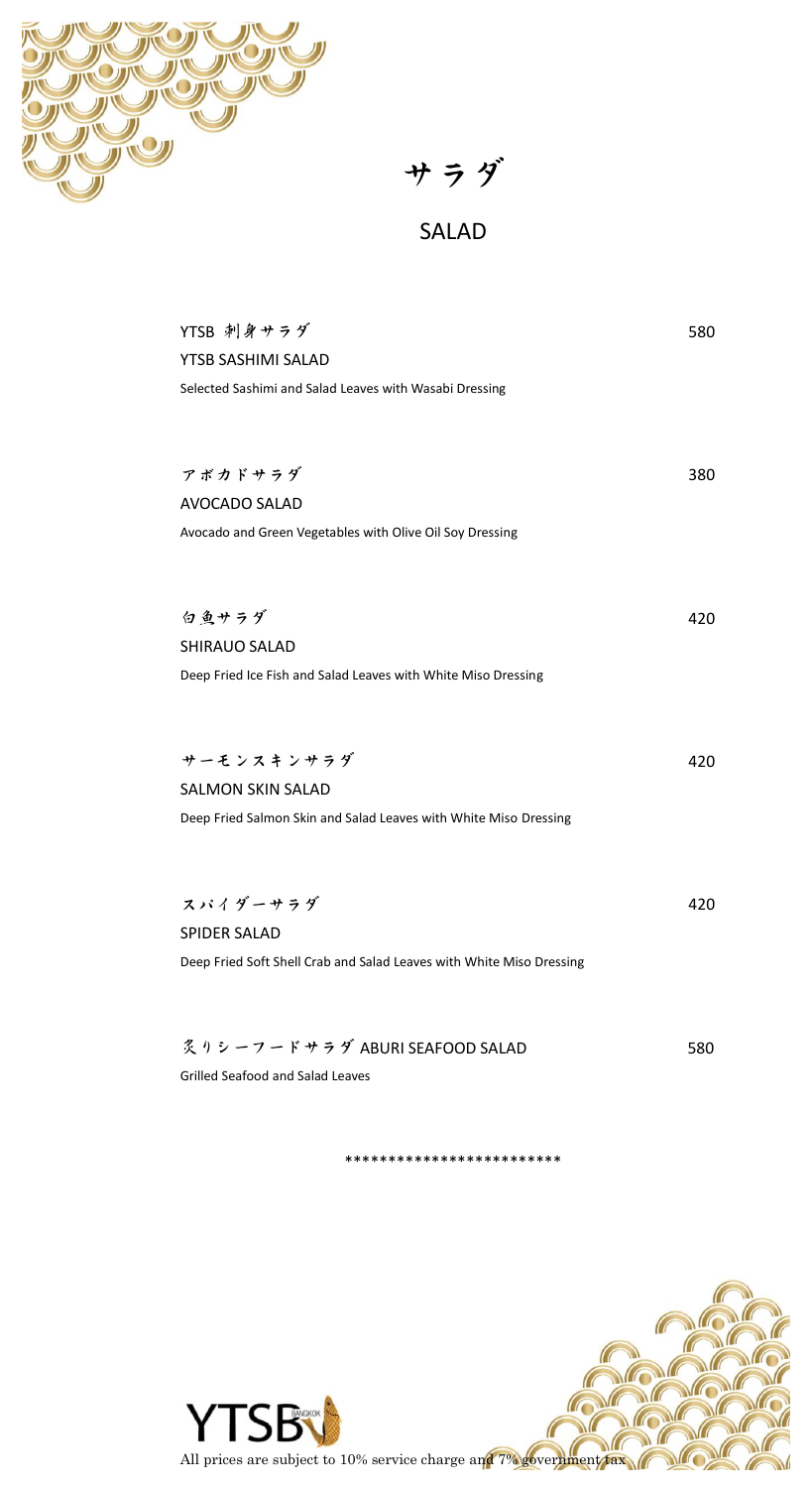

# 築地市場直送鮮魚

### FRESH FISH FROM TSUKIJI FISH MARKET

Our sushi rice is cooked with Akazu red rice vinegar, sea salt and Rishiri sea kelp and also comes with premium soy sauce, wasabi, ponzu sauce and citrus with sea salt.

#### 刺身 SASHIMI ( 3Pcs.) 寿司 SUSHI ( 1Pcs.)

| 大とろ O-TORO<br>Fatty Blue Fin Tuna        | 1,200 | 400 |
|------------------------------------------|-------|-----|
| 中とろ CHU-TORO<br>Semi Fatty Blue Fin Tuna | 1,000 | 350 |
| 赤身 AKAMI<br><b>Blue Fin Tuna</b>         | 750   | 250 |
| ハマチ HAMACHI<br><b>Yellow Tail</b>        | 380   | 130 |
| サーモン SALMON<br>Tasmanian Salmon          | 280   | 100 |
| ヒラメ HIRAME<br>Fluke                      | 450   | 150 |
| 錭<br>TAI<br>Japanese Red Snapper         | 380   | 130 |

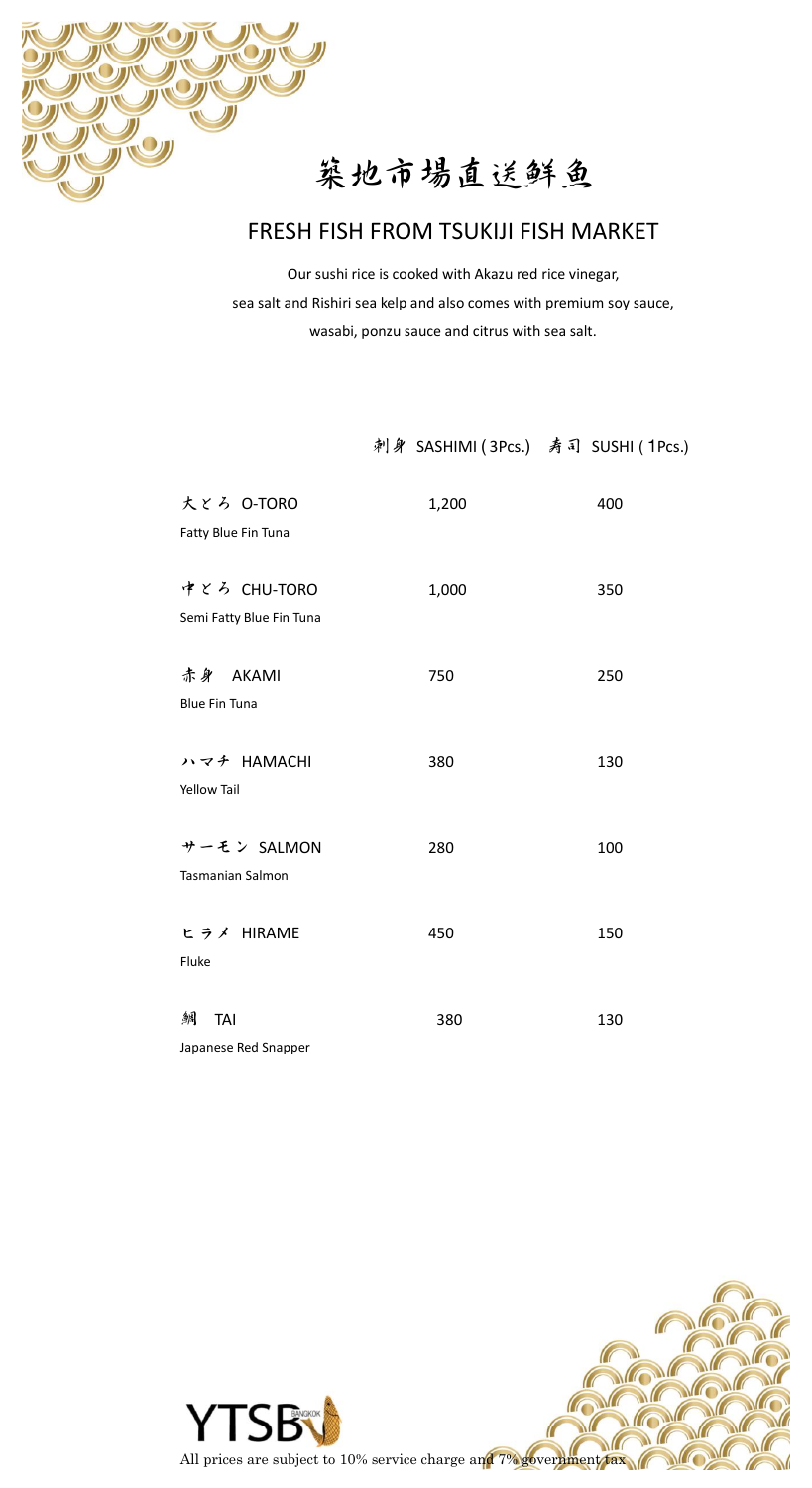

刺身 SASHIMI ( 3Pcs.) 寿司 SUSHI ( 1Pcs.)

| たこTAKO<br><b>Boiled Octopus Tentacles</b> | 320   | 80  |
|-------------------------------------------|-------|-----|
| しめ錆 SHIME-SABA<br>Vinegared Mackerel      | 180   | 80  |
| 赤貝 AKAGAI<br>Ark Shell                    | 680   | 680 |
| <b>HOKKI GAI</b><br>Surf Clam             | 280   | 120 |
| 帆立 HOTATE<br>Scallops                     | 480   | 200 |
| 甘エビ AMA-EBI<br>Sweet Shrimp               | 380   | 240 |
| ボタンエビ BOTAN-EBI<br>Giant Sweet Shrimp     | 860   | 300 |
| たらば蟹 TARABA KANI<br>King Crab             | 900   | 300 |
| ウニ UNI<br>Sea Urchin Roe                  | 1,000 | 450 |
| イクラ IKURA<br>Salmon Roe                   | 500   | 200 |
|                                           |       |     |



All prices are subject to 10% service charge and 7% government tax

 $\ell$ 

 $\sqrt{2}$ 

 $\ell$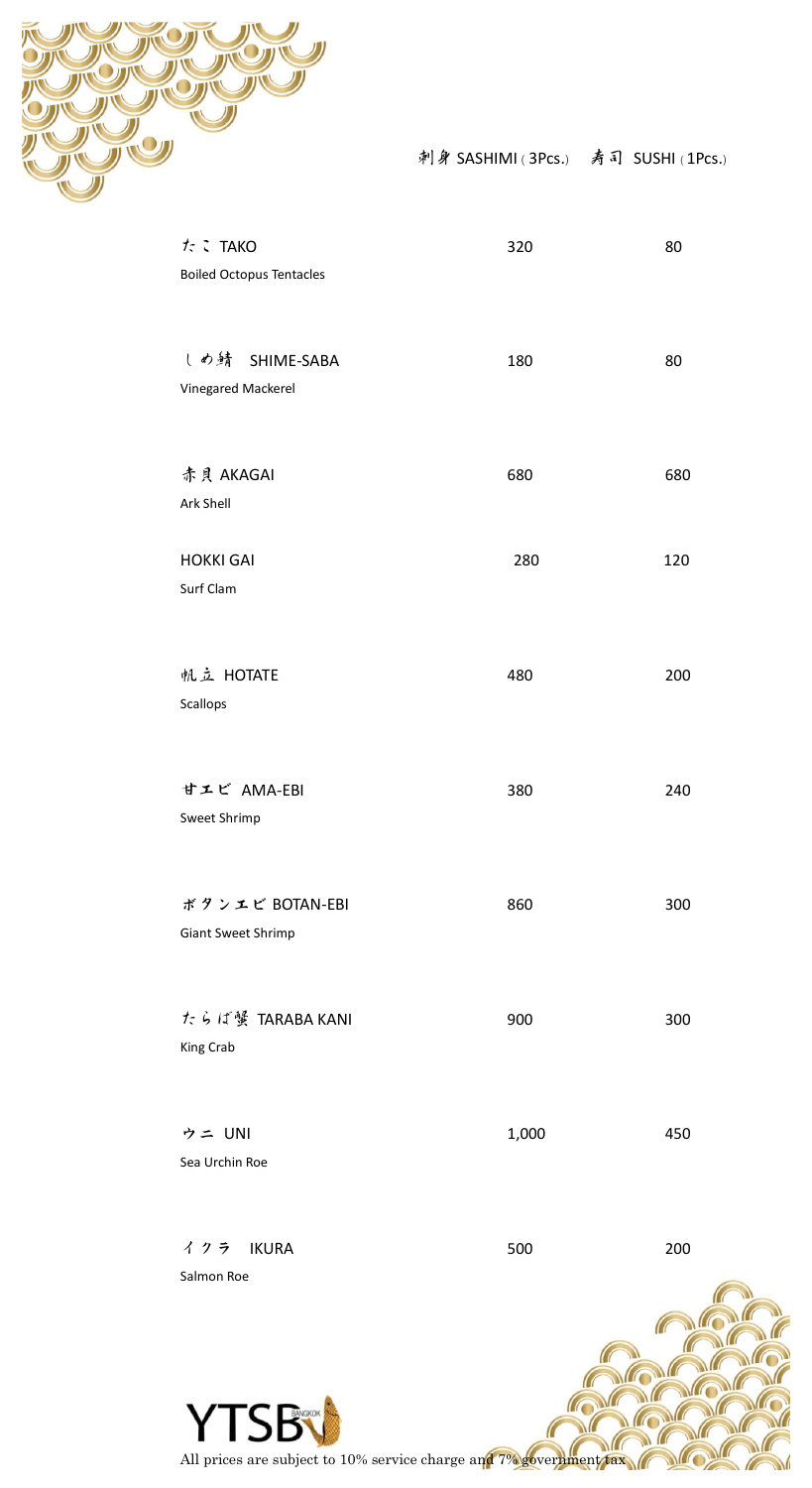

刺身 SASHIMI (3Pcs.) 寿司 SUSHI (1Pcs.)

| <b>TOBIKKO</b><br>Flying Fish Roe             |     | 100 |
|-----------------------------------------------|-----|-----|
| いか IKA<br>Squid                               | 180 | 80  |
| 穴子 ANAGO<br>Sea Eel                           | 680 | 380 |
| 鳗<br><b>UNAGI</b><br>Fresh Water Eel          |     | 180 |
| 海老 EBI<br><b>Tiger Prawn</b>                  |     | 150 |
| フォアグラ FOIE-GRAS<br>Teriyaki French Duck Liver |     | 380 |

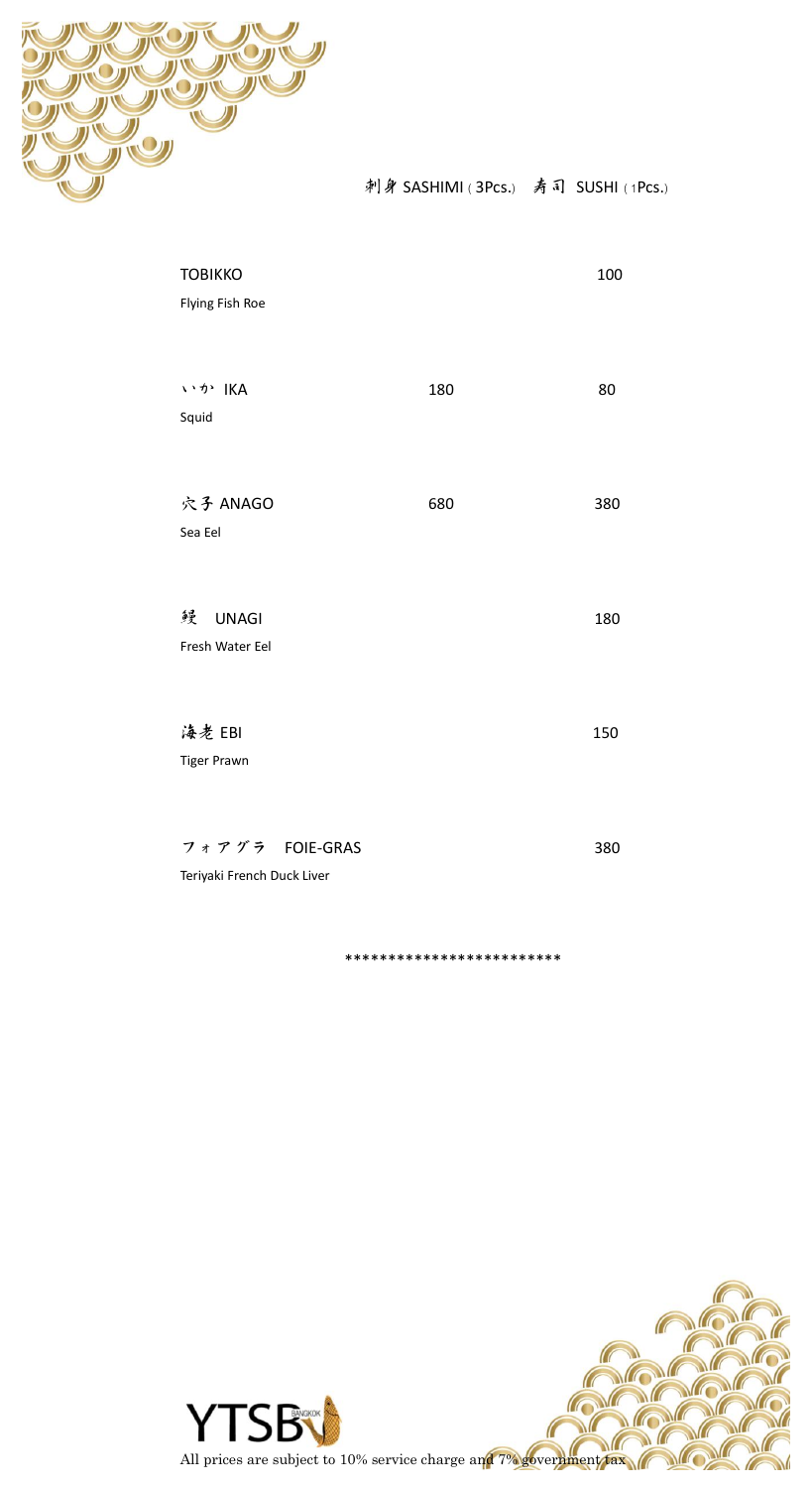

盛り合わせ

#### **COMBINATION**

#### 桜 刺身 **SAKURA SASHIMI 3,000**

Included : TORO 2 Pcs. BOTAN EBI 2 Pcs.

( Fatty Blue Fin Tuna ) ( Giant Sweet Shrimp )

 AKAGAI 1 Pcs. TARABA 2 Pcs. ( Ark Shell ) ( King Crab )

( Sea Urchin ) ( Yellow tail )

UNI 1 Pcs. HAMACHI 2 Pcs.

 HIRAME 2 Pcs. ( Fluke )

#### **桃 刺身 MOMO SASHIMI 2,200**

Included : AKAMI 2 Pcs. AMAEBI 2 Pcs.

( Blue fin Tuna ) ( Sweet Shrimp )

HAMACHI 2 Pcs. HOTATE+HOKKIGAI

( Yellow Tail )  $(Scallop and Surf Clam)$ 

SALMON 2 Pcs. IKURA ( Salmon ) ( Salmon Roe )

TAI 2 Pcs. ( Japanese Red Snapper )

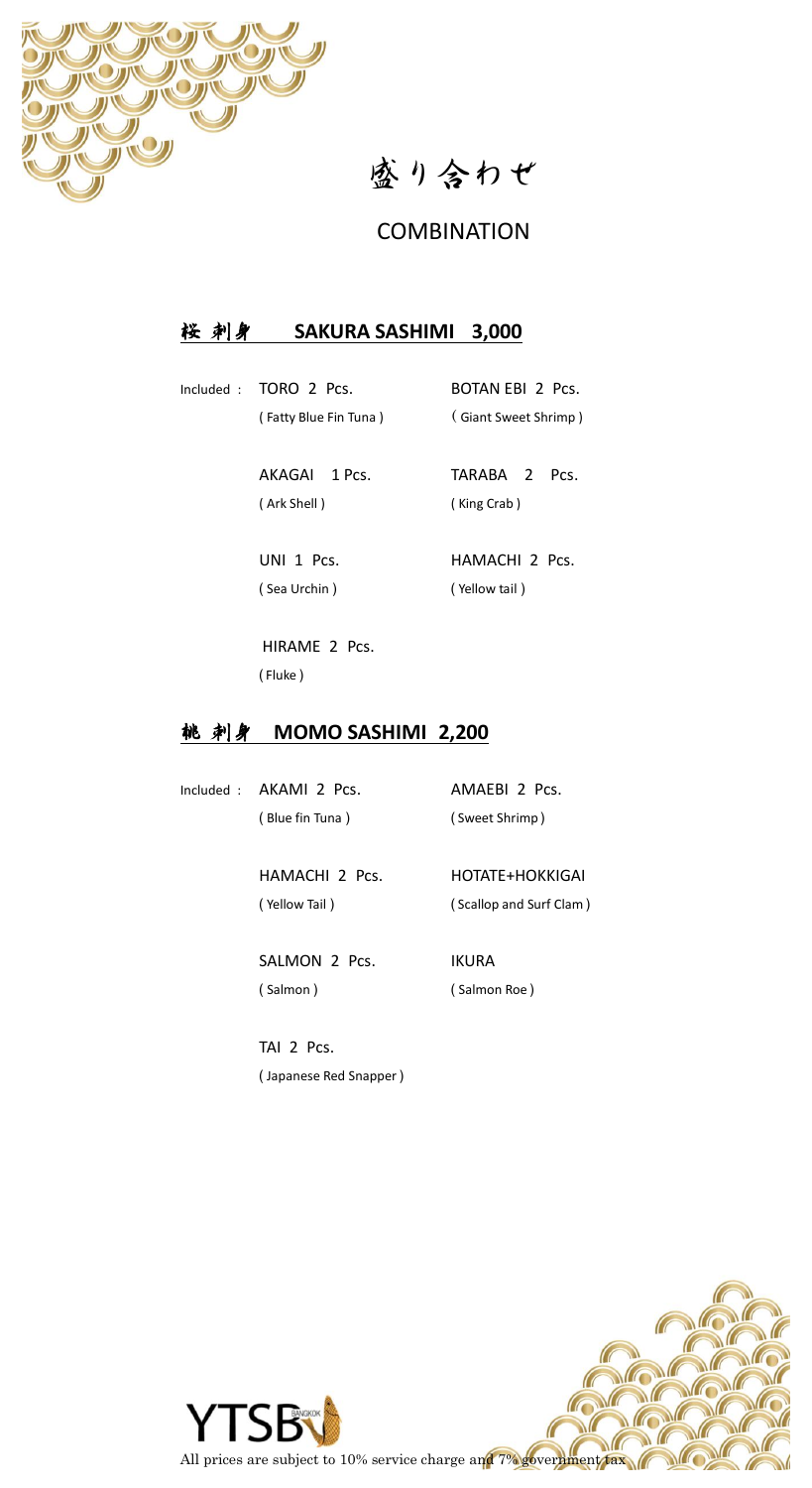

Included : OTORO 2 Pcs. ( Fatty Blue Fin Tuna )

> CHUTORO 2 Pcs. ( Semi Fatty Blue Fin Tuna )

 AKAMI 2 Pcs. ( Blue Fin Tuna )

## アイスバルーン刺身

#### **YTSB ICE BALLOON SASHIMI 1,200**

Included : AKAMI 2 Pcs. AMAEBI 1 Pc. ( Blue Fin Tuna ) ( Sweet Shrimp ) HAMACHI 1 Pc. **HOTATE 1 Pc.** 

( Yellow Tail ) ( Scallop )

SALMON 1 Pc. (Salmon )

## 桜寿司 **SAKURA SUSHI or** ちらし **CHIRASHI 1,800**

Included : TORO 1 Pc. UNI 1 Pc. ( Blue Fin Tuna ) ( Sea Urchin ) HAMACHI 1 Pc. TARABA 1 Pc. ( Yellow Tail ) ( King Crab ) BOTAN EBI 1 Pc. HIRAME 1 Pc. ( Giant Sweet Shrimp ) ( Fluke ) ANAGO 1 Pc. ( Sea Eel )

\*\*\*\*\*\* TAMAGO YAKI AND SOUP \*\*\*\*\*\*

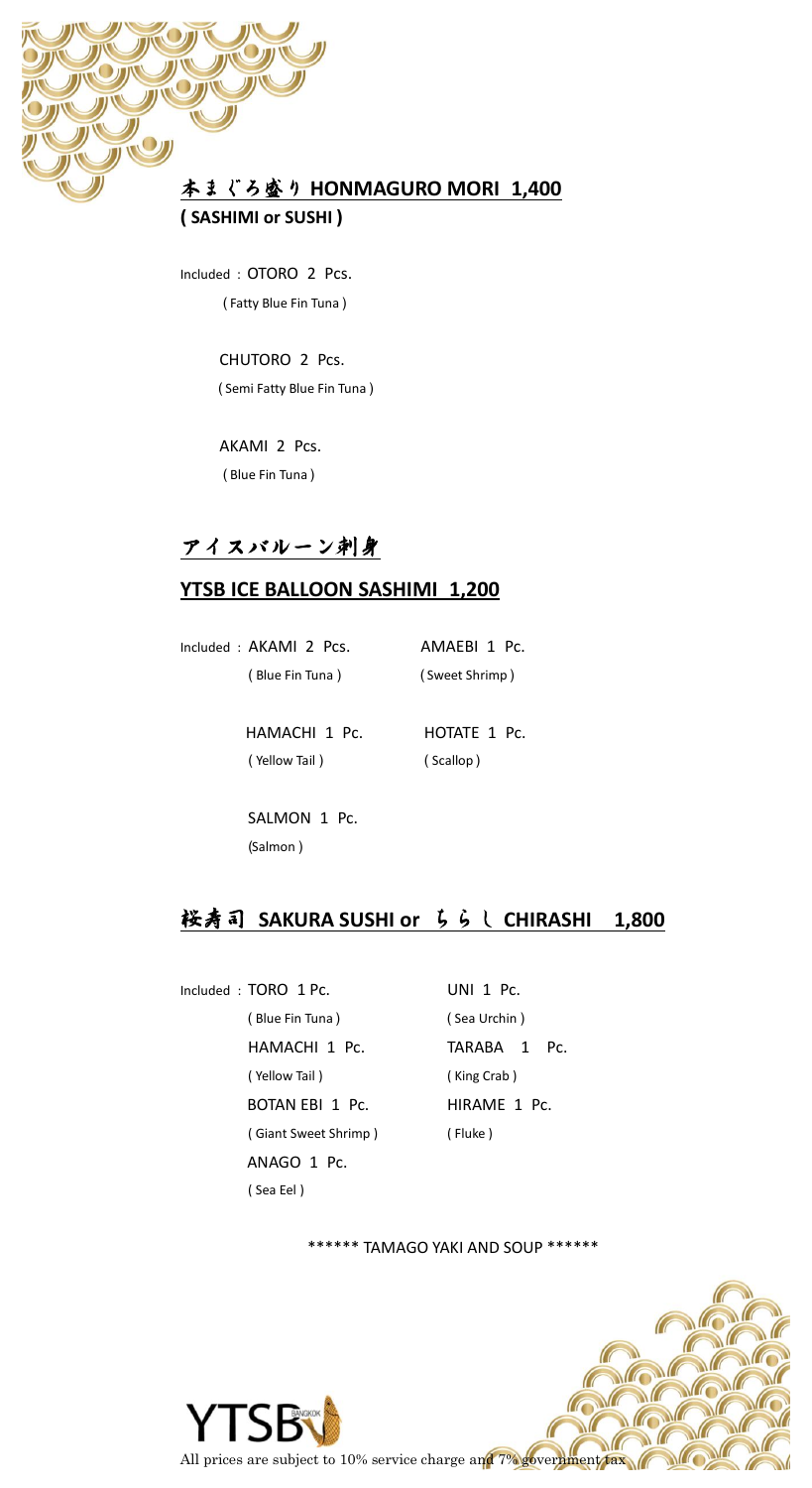

## 桃寿司 **MOMO SUSHI or** ちらし **CHIRASHI 1,200**

Included : AKAMI 1 Pc. IKURA ( Blue fin Tuna) ( Salmon Roe ) HAMACHI 1 Pc. SALMON 1 Pc. ( Yellow Tail ) (Salmon ) EBI 1 Pc. HOTATE 1 Pc. ( Tiger Prawn ) ( Scallop ) UNAGI 1 Pc. ( Fresh Water Eel )

\*\*\*\*\*\* TAMAGO YAKI AND SOUP \*\*\*\*\*\*

### 炙り寿司 **ABURI SUSHI 960**

Included : TORO HOTATE ( Blue Fin Tuna ) ( Scallop ) HAMACHI UNAGI SALMON IKA ( Salmon ) ( Squid )

( Yellow Tail ) ( Fresh Water Eel )

\*\*\*\*\*\* SOUP \*\*\*\*\*\*

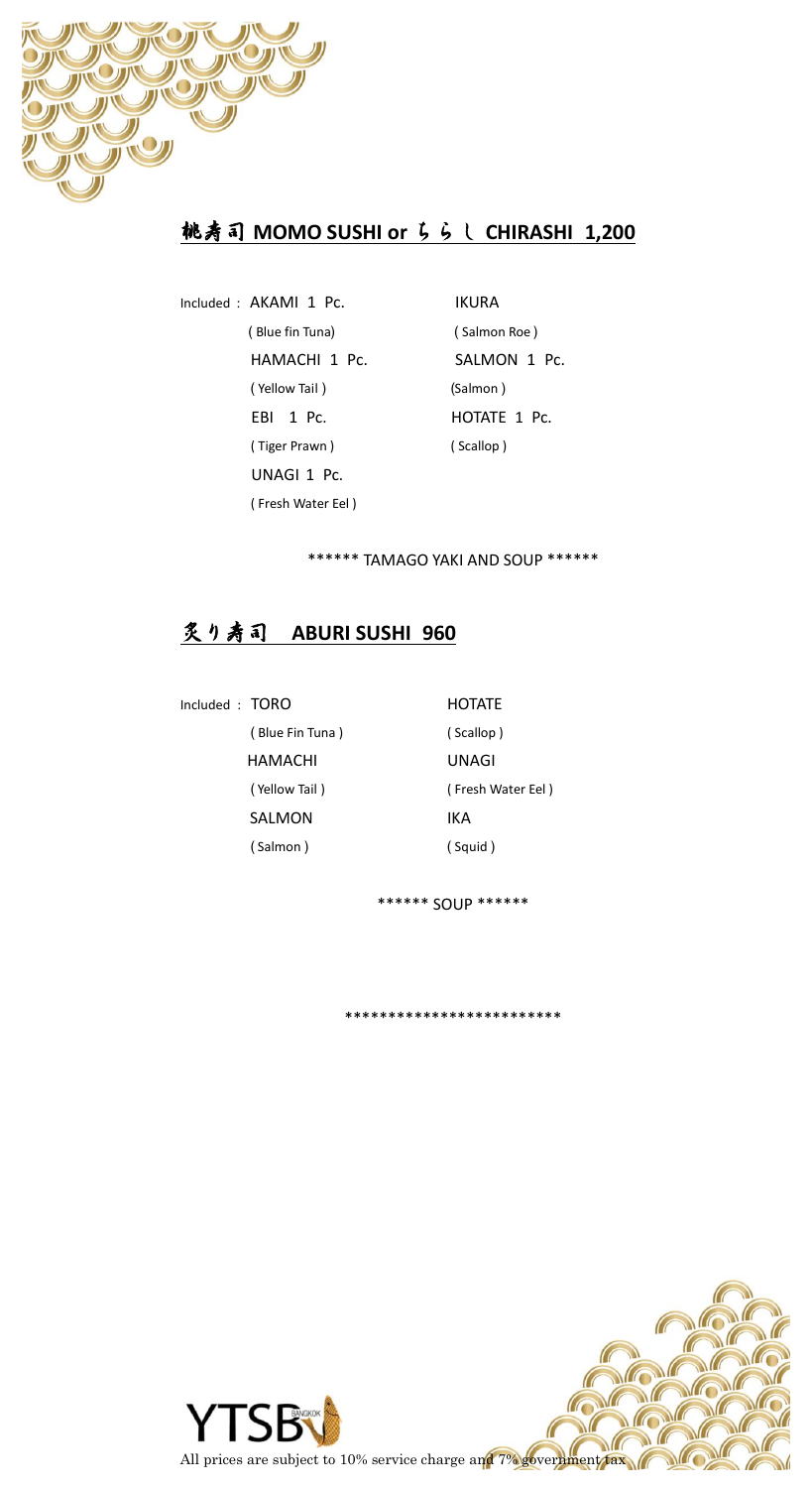

# YTSB刺身

### YTSB STYLE SASHIMI

| ハマチ薄造り HAMACHI USUZUKURI                                               | 450 |
|------------------------------------------------------------------------|-----|
| Sliced Thin Yellow Tail                                                |     |
|                                                                        |     |
|                                                                        |     |
| ハマチ ドライ味噌 HAMACHI DRY MISO                                             | 420 |
| Thin Sliced Yellow Tail, Sun Dried Miso Powder and Yuzu Juice          |     |
|                                                                        |     |
| ハマチ ハラペーニョ HAMACHI JALAPENO                                            | 460 |
| Shared Yellow Tail Sashimi and Jalapeno Chili with Spicy Ponze Jelly   |     |
|                                                                        |     |
|                                                                        |     |
| 大とろ 雲丹 キャビア O-TORO UNI CAVIAR                                          | 800 |
| Blue Fin Fatty Tuna, Sea Urchin Roe and Russian Caviar on Nori Seaweed |     |
|                                                                        |     |
|                                                                        |     |
| トロうずら長芋 TORO UZURA NAGAIMO                                             | 680 |
| Fatty Blue Fin Tuna, Quail Eggs and Japanese Potato                    |     |
|                                                                        |     |
|                                                                        |     |
| トロ炙りポン酢スパイシーTORO ABURI PONZU SPICY                                     | 800 |
| Grilled Blue Fin Tuna with Ponzu Spicy Sauce                           |     |
|                                                                        |     |
| 赤身アボカドマヨスパイシー AKAMI AVOCADO MAYOSPICY                                  | 600 |
| Blue Fin Tuna and Avocado with Mayo Spicy Sauce                        |     |
|                                                                        |     |
| 赤身カルパッチョ AKAMI CARUPACHO                                               | 620 |
| Blue Fin Tuna with CARUPACHO Sauce                                     |     |
|                                                                        |     |
|                                                                        |     |
| サーモン 山葵サルサ SALMON WASABI SALSA                                         | 420 |
|                                                                        |     |

Salmon Sliced with Wasabi Salsa

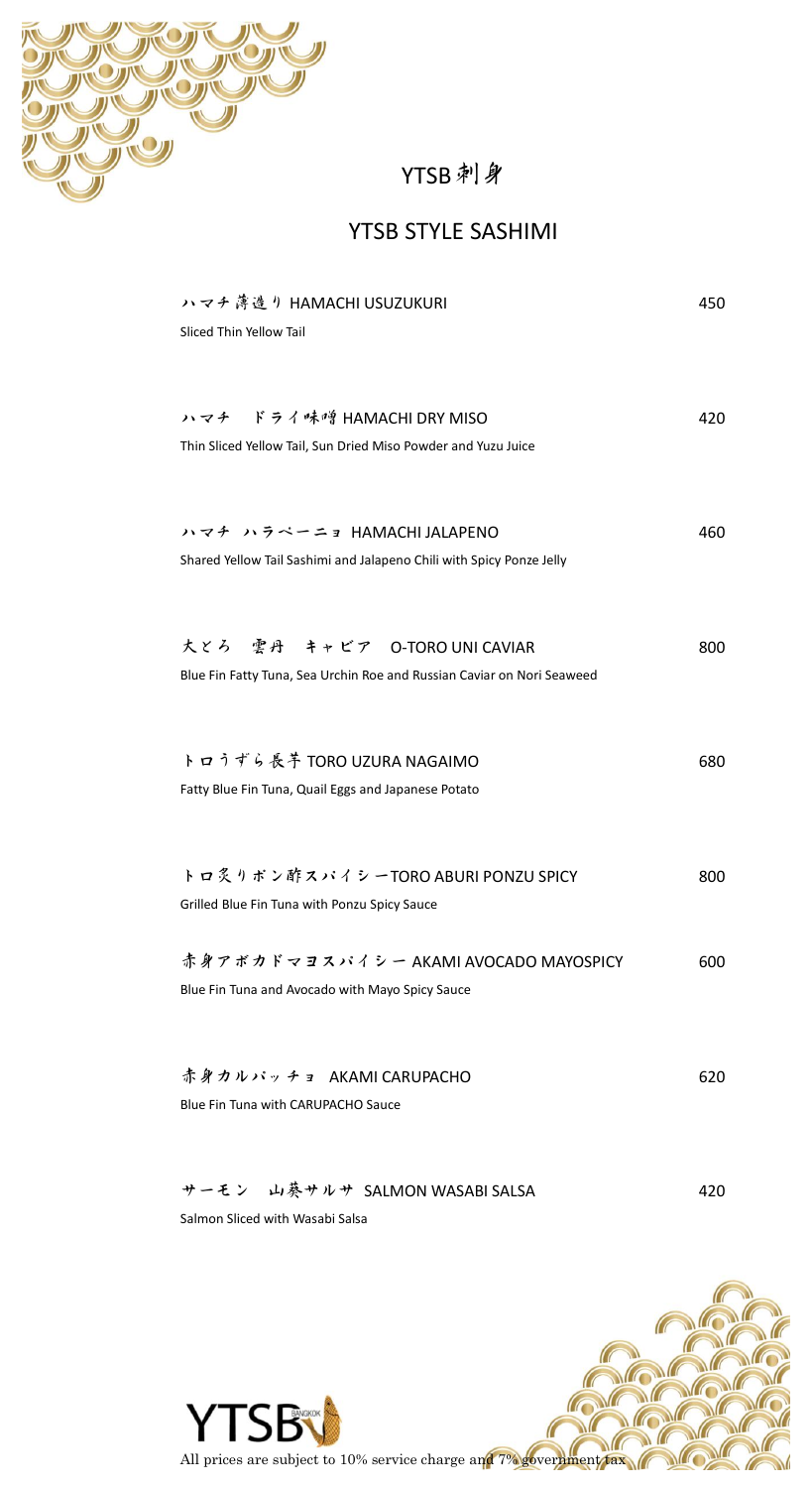| サーモンたたき SALMON TATAKI                                                  | 460 |
|------------------------------------------------------------------------|-----|
| <b>Shared Salmon</b>                                                   |     |
| サーモン いくら 長芋 SALMON IKURA NAGAIMO                                       | 420 |
| Salmon, Quail Eggs and Japanese Potato                                 |     |
| 平日 薄造り HIRAME USUZUKURI                                                | 620 |
| Thin Sliced Fluke with Oroshi Ponzu                                    |     |
| 鯛花ゼリーポン酢 TAIHANA JELLY PONZU                                           | 580 |
| Sliced Japanese Red Snapper with Jelly Ponzu Sauce                     |     |
| 白身昆布人 SHIROMI KOMBUJIME<br>Fermented White Fish with KOMBUJOME Seaweed | 420 |
|                                                                        |     |
| 炙り帆立 ABURI HOTATE<br><b>Grilled Scallop</b>                            | 520 |
|                                                                        |     |
| 炙り海老 ABURI EBI<br>Grilled Tiger Prawn                                  | 320 |
|                                                                        |     |
| 炙りいか七味焼 ABURI IKA SHISHIMI YAKI                                        | 360 |
| Grilled Squid with Japanese Seven Flavored Spice                       |     |
| 和牛たたき WAGYU TATAKI                                                     | 720 |
| Shared Wagyu Beef with Garlic Soy Sauce                                |     |

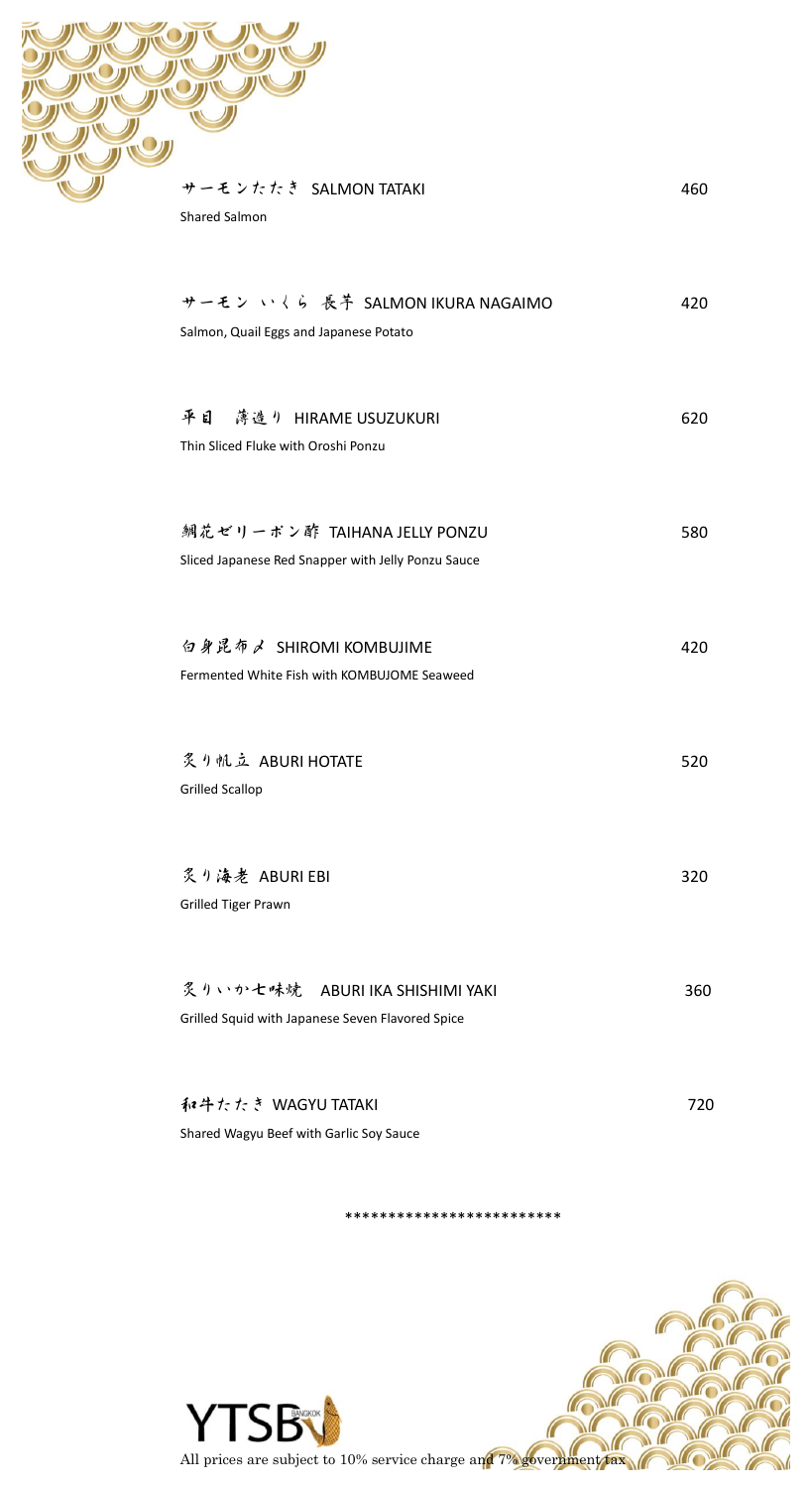# YTSB 巻物

# YTSB STYLE SUSHI ROLL

| ロッシーニ ROSSINI ROLL                                                      | 780 |
|-------------------------------------------------------------------------|-----|
| Wagyu Beef, Foiegras Asparagus with Rossini Sauce                       |     |
|                                                                         |     |
| 鏝ドラゴン UNAGI DRAGON                                                      | 680 |
| Fresh Water Eel, Avocado, Cucumber, Yama Gobo                           |     |
|                                                                         |     |
| イエロースパイ YELLOW SPY                                                      | 420 |
| Salmon, Mango, Salmon Roe, Avocado with Coconut Sauce                   |     |
| <b>SPARKY</b>                                                           | 420 |
| Selected Fish, Avocado, Asparagus, Spicy Mayonnaise and Tempura chips   |     |
|                                                                         |     |
| クランチーCRUNCHY                                                            | 380 |
| Tempura Shrimp, Asparagus, Tempura Chips with Sweet Soy Sauce           |     |
|                                                                         |     |
| スパイシーサーモン SPICY SALMON                                                  | 320 |
| スパイシーツナ SPICY TUNA                                                      | 680 |
| Chopped Salmon or Blue Fin Tuna, Spicy Mayonnaise and Spring Onion      |     |
|                                                                         |     |
| スパイダーSPIDER                                                             | 420 |
| Deep Fried Soft Shell Crab, Sprout, Cucumber with White Miso Sauce      |     |
|                                                                         |     |
| サーモンラバー SALMON LOVER                                                    | 460 |
| Crisp Deep Fried Salmon Skin, Salmon, Salmon Roe, Pickled Gobo, Avocado |     |
|                                                                         |     |
| カリフォルニア CALIFORNIA                                                      | 420 |
| Kani, Shrimp, Flying Fish Roe and Avocado                               |     |
| 和牛ラバー WAGYU LOVER                                                       | 750 |
| Wagyu Beef Sirloin, Asparagus with Garlic Soy Sauce                     |     |
|                                                                         |     |
| エビアボカド EBI FRIED AVOCADO                                                | 400 |
| Tiger Prawn, Avocado, Cucumber and Flying Fish Roe                      |     |
|                                                                         |     |
| YTSB巻き YTSB ROLL                                                        | 460 |
| Selected Sashimi, IKURA, Japanese Potato                                |     |
|                                                                         |     |
| 鏝アボカド UNAGI AVOCADO                                                     | 480 |
| Fresh Water Eel, Avocado, Cucumber with Unagi Sauce                     |     |
|                                                                         |     |
|                                                                         |     |
|                                                                         |     |

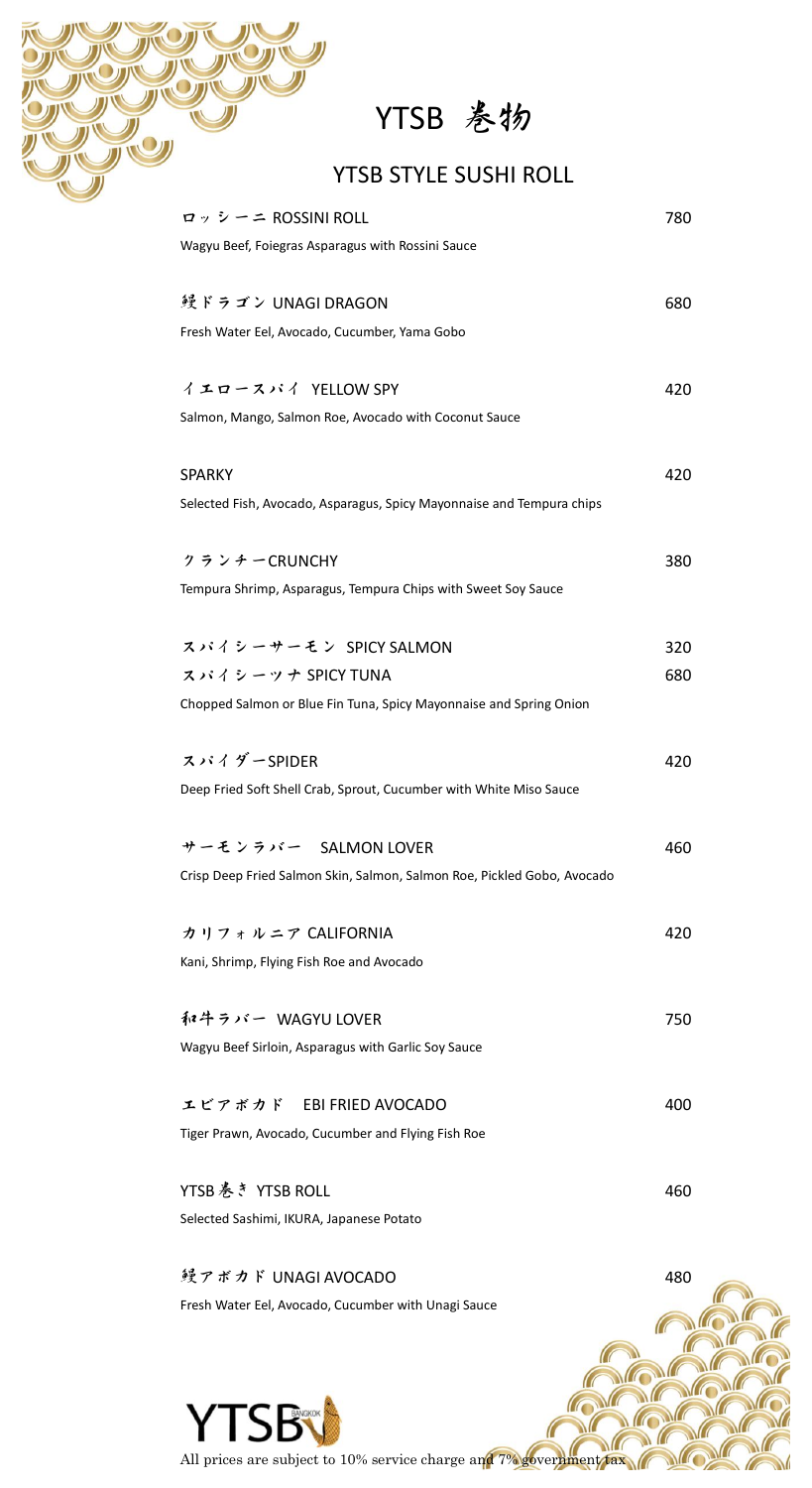

細巻き/手巻き

# MAKI and TAMEKI TEMAKI

| ネギとろ NEGITORO<br>Chopped Fatty Blue Fin Tuna and Spring Onion | 450 |
|---------------------------------------------------------------|-----|
| 赤身 TEKKA<br>Blue Fin Tuna and Spring Onion                    | 300 |
| アボカド AVOCADO<br>Avocado                                       | 120 |
| 梅きゅう UMEKYU<br>Pickled Plum, Oba Leaf, Sesame and Cucumber    | 120 |
| お新香 OSHINKO<br>Pickled Radish and Sesame                      | 120 |
| サーモン SALMON<br>Blue Fin Tuna and Spring Onion                 | 200 |
| ねぎはま NEGI HAMACHI<br>Chopped Yellow Tail and Spring Onion     | 250 |

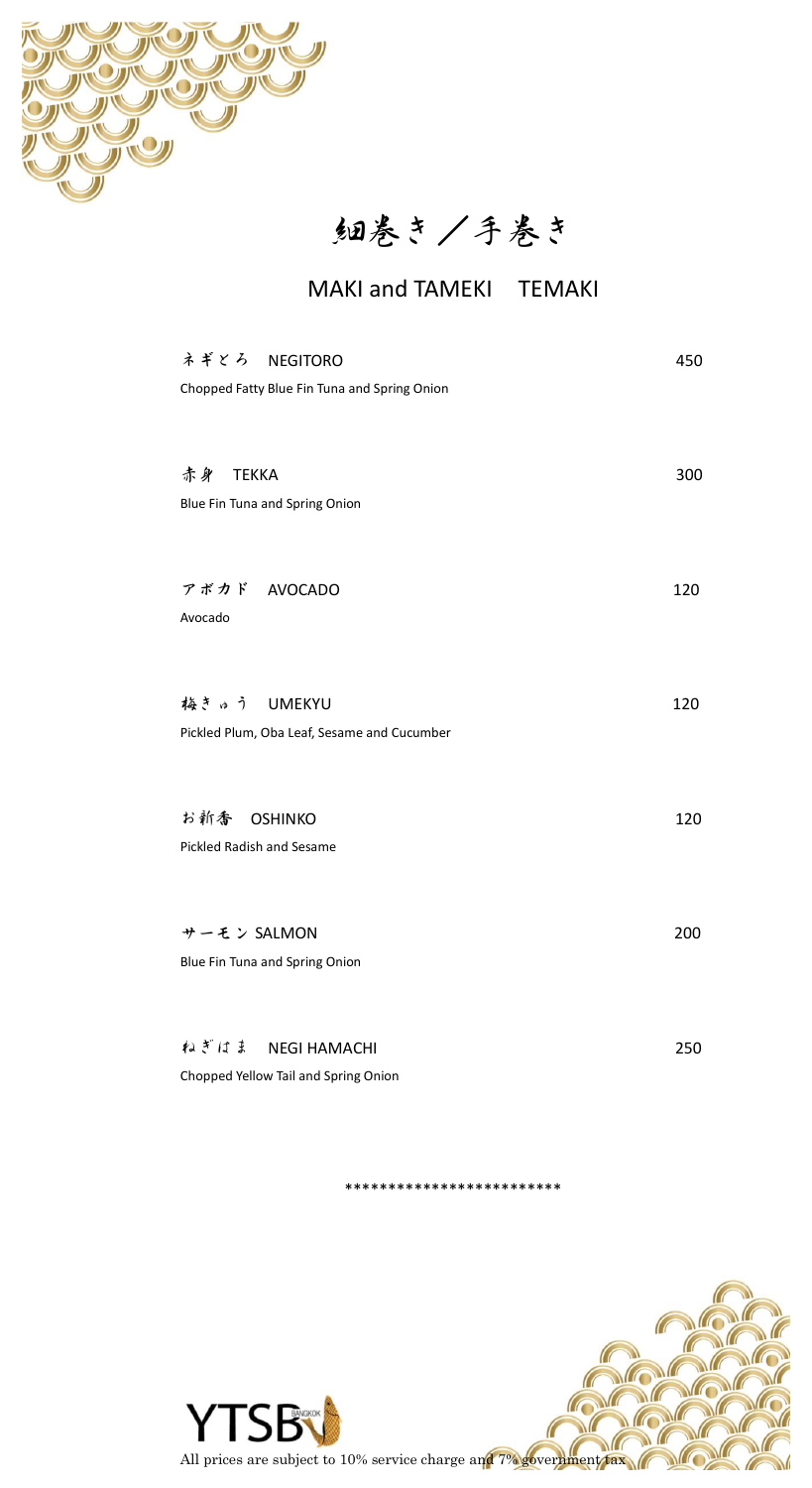

天ぷら

### **TEMPURA**

| 盛り合わせ TEMPURA MORI |                                                      | 450 |
|--------------------|------------------------------------------------------|-----|
|                    | Shrimp, White Fish, Zuwai Crab, Squid and Vegetables |     |
|                    |                                                      |     |
|                    |                                                      |     |
|                    |                                                      |     |

240

250

580

450

エビ EBI 1 piece of Giant Tiger Prawn

野菜 YASAI Selected Seasonal Vegetables and Mushroom

\*\*\*\*\*\*\*\*\*\*\*\*\*\*\*\*\*\*\*\*\*\*\*

### **NIMONO**

鯛かぶと煮 TAI KABUTONI Steamed Japanese Sea bass with Soy Sauce

鲑かぶと煮 SALMON KABUTONI Steamed Salmon with Soy Sauce

ぶりカマ BURI KAMA 1,000 Steamed Yellow Tail Jaw Bone with Soy Sauce \*\*\*\*\*\*\*\*\*\*\*\*\*\*\*\*\*\*\*\*\*\*\*\*\*

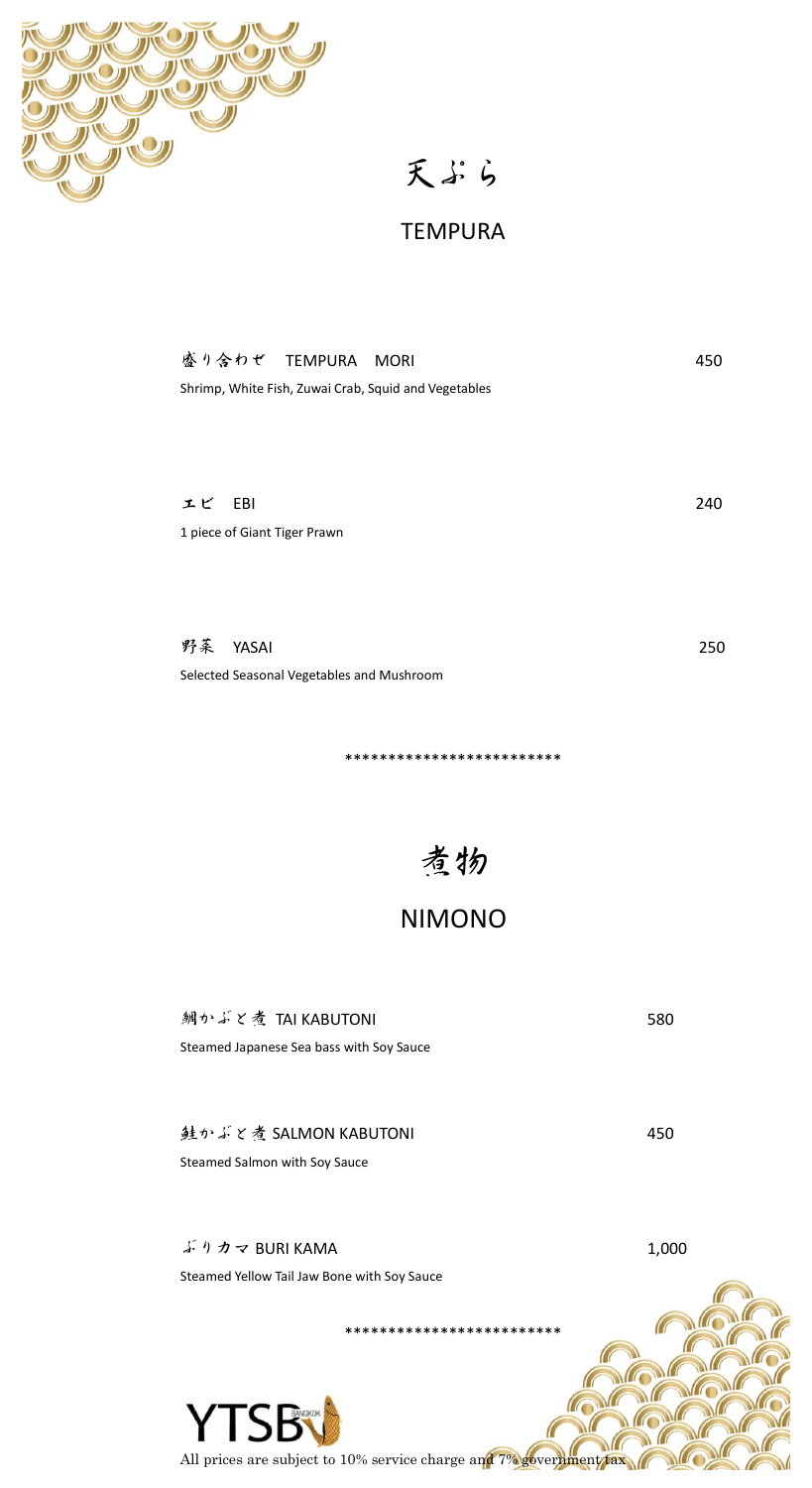

# 焼き物

# YAKIMONO (TERI or SHIO)

| とろかま TORO KAMA                                               | 1,200 |
|--------------------------------------------------------------|-------|
| Blue Fin Tuna Jaw Bone                                       |       |
| ハマチかま HAMACHI KAMA                                           | 1,000 |
| Yellow Tail Jaw Bone                                         |       |
| サーモンかま SALMON KAMA                                           | 450   |
| Salmon Jaw Bone                                              |       |
| ハマチ HAMACHI                                                  | 800   |
| Yellow Tail                                                  |       |
| サーモン SALMON                                                  | 420   |
| Tasmanian Salmon                                             |       |
| 绮 SABA                                                       | 300   |
| <b>Grilled Mackerel</b>                                      |       |
| 銀だら西京杉板焼 GINDARA SAIKYO SUGI-ITA YAKI                        | 850   |
| Cedar Wood Grilled Black Cod Saikyo Style                    |       |
| 銀ダラ SNOW FISH                                                | 480   |
| イカ IKA YAKI                                                  | 380   |
| Grilled Squid                                                |       |
| 地鶏ねぎ味噌焼き<br>JIDORI NEGI-MISO YAKI                            | 380   |
| Grilled Free Range Chicken Leg with Country Style Miso Sauce |       |
| 鳗 UNAGI YAKI                                                 | 900   |

**YTSB** All prices are subject to 10% service charge and 7% government tax

Grilled Fresh Water Eel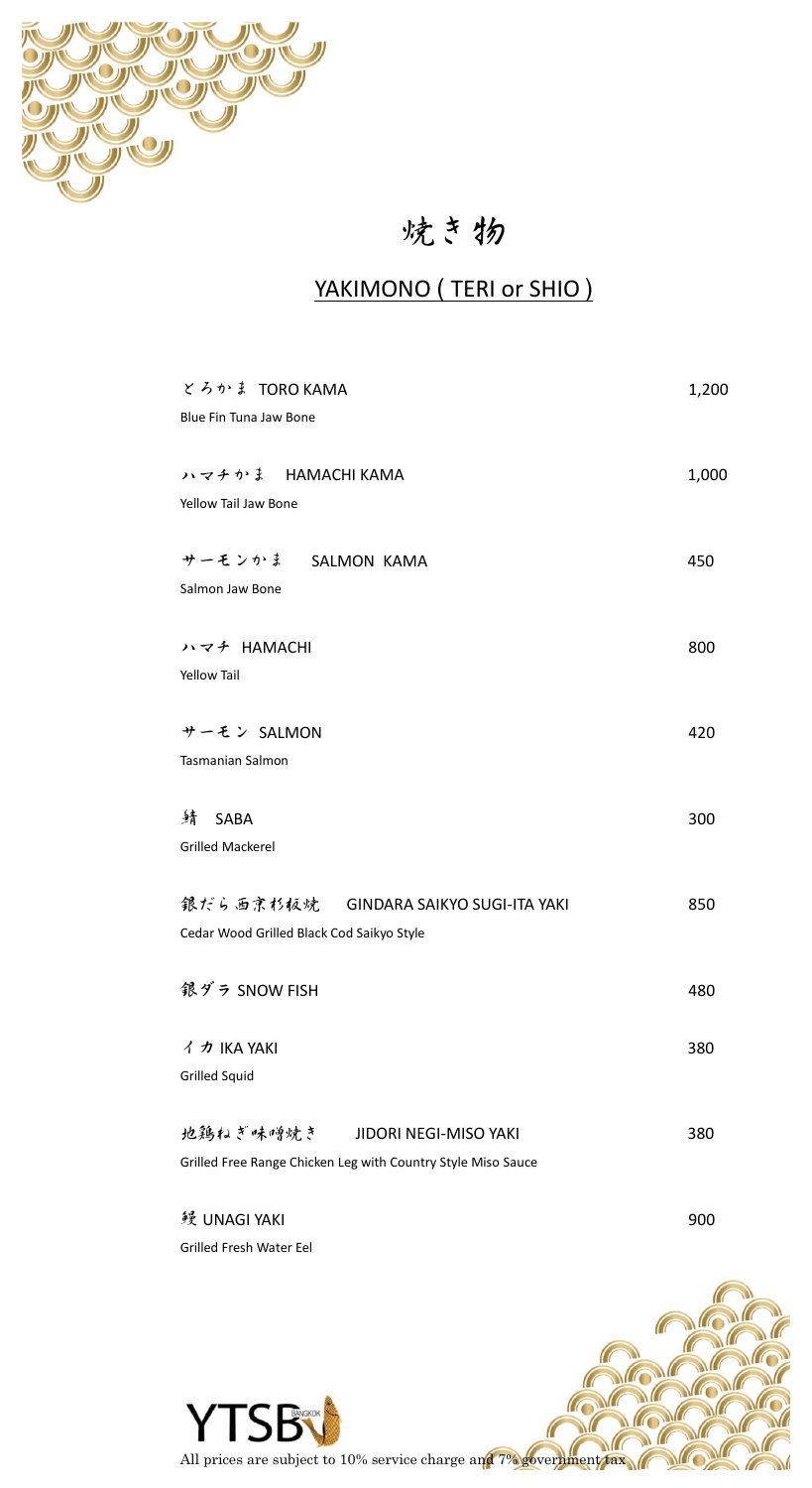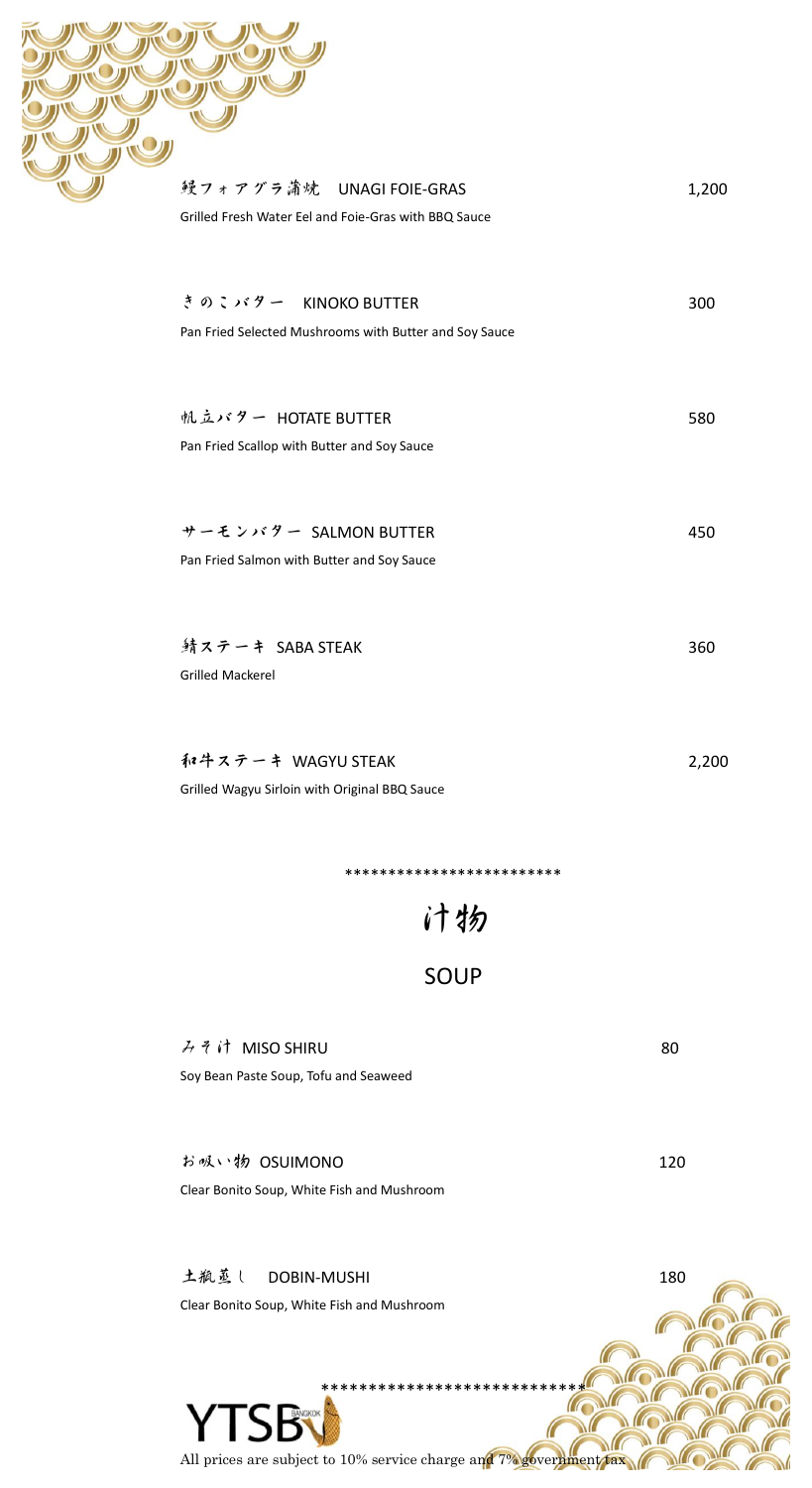

麺類

# **NOODLE**

|                                                               | うどん UDON           | そば SOBA                  |
|---------------------------------------------------------------|--------------------|--------------------------|
|                                                               | Wheat Flour Noodle | <b>Buck Wheat Noodle</b> |
| ざる<br>ZARU<br>Cold Noodle with Soy Dipping Soup               | 280                | 280                      |
| かけ<br><b>KAKE</b><br>Hot Noodle in Soy Soup                   | 280                | 280                      |
| 天ぶら TEMPURA (Hot or Cold)<br>Noodle with Assorted Tempura     | 420                | 420                      |
| 和牛<br>WAGYU<br>Hot Noodle, Miyazaki Wagyu Sirloin in Soy Soup | 900                | 900                      |
| きつね<br><b>KITSUNE</b><br>Hot Noodle with Tofu                 | 380                | 380                      |

\*\*\*\*\*\*\*\*\*\*\*\*\*\*

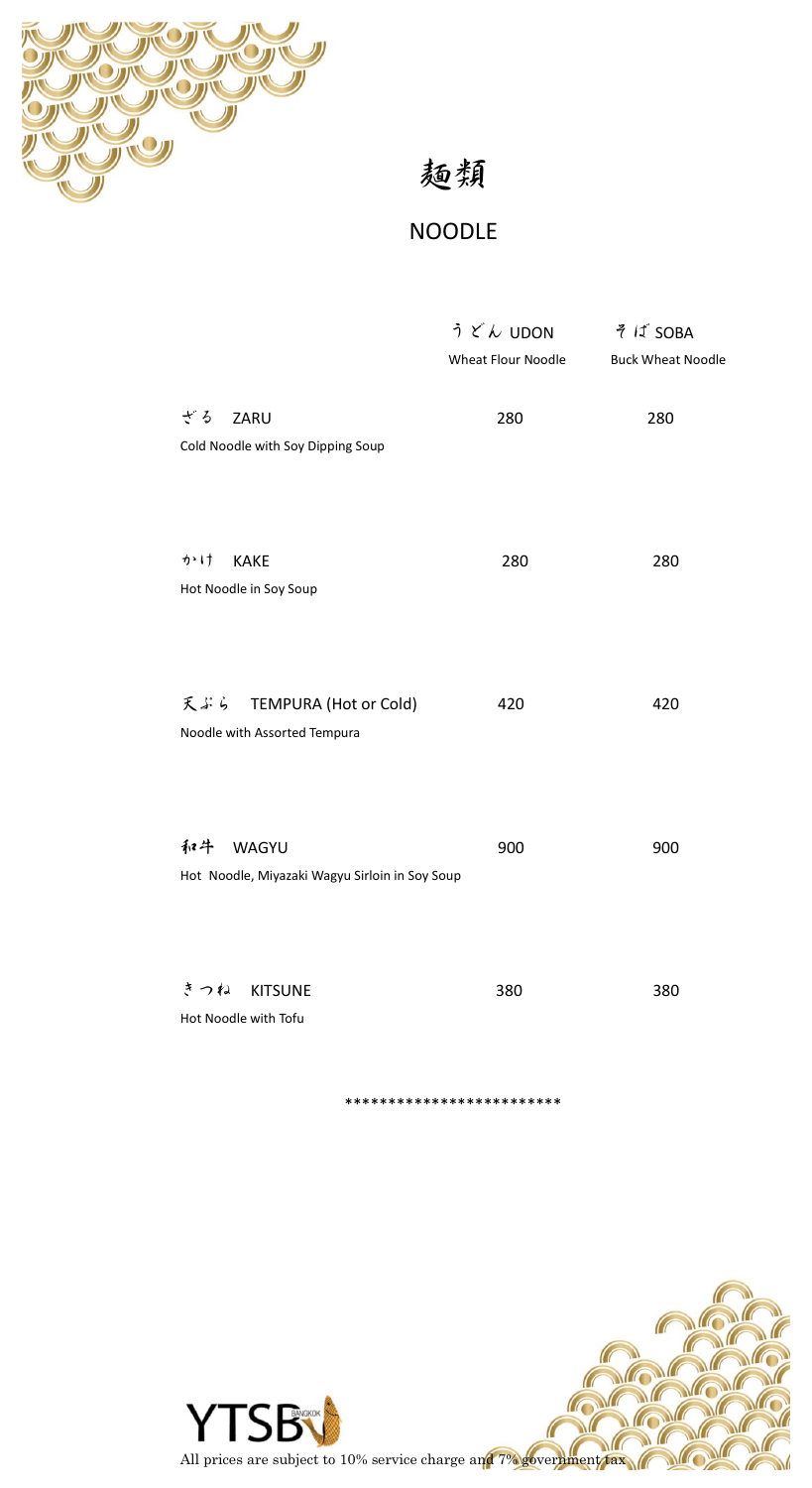

飯物

# RICE

| ご飯(タイ産 秋田小町) GOHAN                                              | 60    |
|-----------------------------------------------------------------|-------|
| Steamed Japonica Rice (Local Akitakomachi)                      |       |
| ガーリックライス GARLIC RICE                                            | 120   |
| Stir Fried Japonica Rice with Garlic, Baby Shrimp and Soy Sauce |       |
| すし飯 SUSHI MESHI                                                 | 90    |
| Sushi Rice                                                      |       |
| かつ丼 KATSUDON                                                    | 400   |
| Deep Fried Pork Cutlet and Egg and Rice Bowl                    |       |
| 天井 TENDON                                                       | 460   |
| Shrimp, White Fish, Zuwai Crab and Vegetable Tempura Rice Bowl  |       |
| 鳗井 UNADON                                                       | 900   |
| Grilled Fresh Water Eel Rice Bowl                               |       |
| 宮崎牛 ステーキ丼 WAGYU STEAK DON                                       | 1,500 |
| Grilled Wagyu Sirloin Rice Bowl                                 |       |
| 豚キムチ丼 BUTA KIMCHI DON                                           | 380   |
| Stir-Fried Pork with KIMCHI and Rice Bowl                       |       |
| 焼豚丼 YAKI BUTA DON                                               | 380   |
| Grilled Pork with Rice Bowl                                     |       |
| 焼き鳥丼 YAKI TORI DON                                              | 300   |
| Grilled Chicken with Rice Bowl                                  |       |



All prices are subject to 10% service charge and 7% government tax

 $\mathcal{L}$ 

MO

 $\mathcal{N}$ 

ſ

 $\mu$ 

 $\theta$